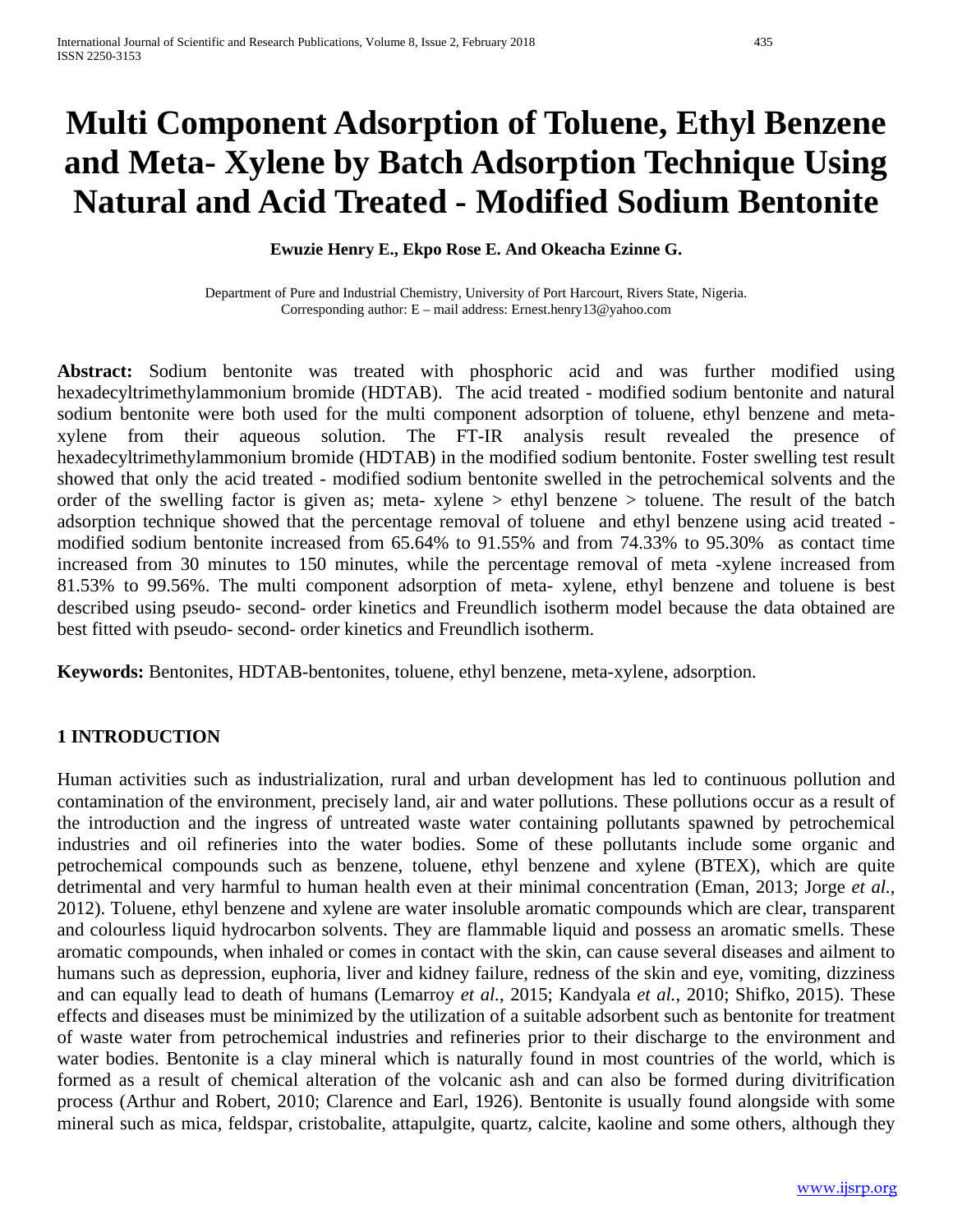occur in a small quantity. Bentonite clay is a useful mineral that can be utilized in several discipline such as agriculture, petroleum industries, medicine, pharmaceutical industries, civil engineering, animal feed stuff, animal pens, paper industries, paints and varnish industries, cosmetic industries and water treatment industries. In water treatment process, modified bentonite has been proven to be an efficient and an effective adsorbent and also a purifying agent for the removal of organic and petrochemical contaminants from wastewater (Hosterman and Patterson, 1992; Obi and Apemiye, 2017; Thakre *et al.*, 2010).

The objective of this study is to determine the suitability of acid treated HDTAB - modified sodium bentonite in the removal of meta-xylene, ethyl benzene and toluene from aqueous solution. The effect of variation in adsorbent weight, contact time and initial concentration were also determined.

# **2 MATERIALS AND METHODS**

# **2.1 MATERIALS**

The sodium bentonite (Na – bentonite) exploited in this research was collected from Mansid Nigeria Limited, Port Harcourt Rivers State, Nigeria. Phosphoric acid (85% purity), Hexadecyltrimethylammonium bromide, meta- xylene, ethyl benzene and toluene were purchased from Sigma - Aldrich Company, Switzerland at > 98% purity, and were utilized for the research without additional purification.

# **2.2 ADSORBENT ACTIVATION AND MODIFICATION**

The adsorbent activation and modification were carried out following the method adopted by Bedin *et al.*, 2013. Ten (10) gram of sodium bentonite was weighed and steeped in 200 ml of distilled water for a period of 24 hours. The bentonite - water mixture was stirred for 30 minutes prior to the addition of 200 ml of 1M of phosphoric acid and was subsequently stirred, heated and refluxed at a temperature of 75 °C for two hours. Thereafter the mixture was filtered and a measurement of 200 ml of 0.05 M of HDTAB (Hexadecyltrimethylammonium bromide) solution was added to the acid treated bentonite which was stirred and refluxed at a temperature of 75  $\rm{^{\circ}C}$  for another two hours. Finally the mixture was filtered and oven dried at 105 °C for a duration of three hours. The dried HDTAB - modified bentonite was properly stored and preserved in sample containers for characterization and batch adsorption. The whole process was reiterated for different concentration of HDTAB.

# **2.3 ADSORBENT CHARACTERIZATION**

# **2.3.1 FT- IR ANALYSIS**

This analysis was carried out at a range of  $400 - 4000$  cm<sup>-1</sup> with Fourier transformed infrared spectrometer (model number IR AFFINITY -1). The samples were analyzed using KBr (potassium bromide) technique and method. A measurement of 1.5 mg of the natural and acid – treated - modified sodium bentonite were successively homogenized with 150 mg of pure KBr and the mixture was adequately and duly screwed and compressed to form a disc which was then scanned in the machine.

# **2.3.2 FOSTER SWELLING TEST**

This Foster swelling test was carried out in view of the method adopted by Paiva and Morales, 2012; Burgentzle *et al.*, 2004. The unmodified and the acid treated - modified sodium bentonite were both used for this test. A measured amount of 0.5 gram of the adsorbent was added to a 50 ml glass tube and the volume occupied by the bentonite sample was recorded. Fifty (50) ml of toluene was added to the glass tube containing the bentonite and the mixture was uninterruptedly allowed to stand for a period of 24 hours. The new volume,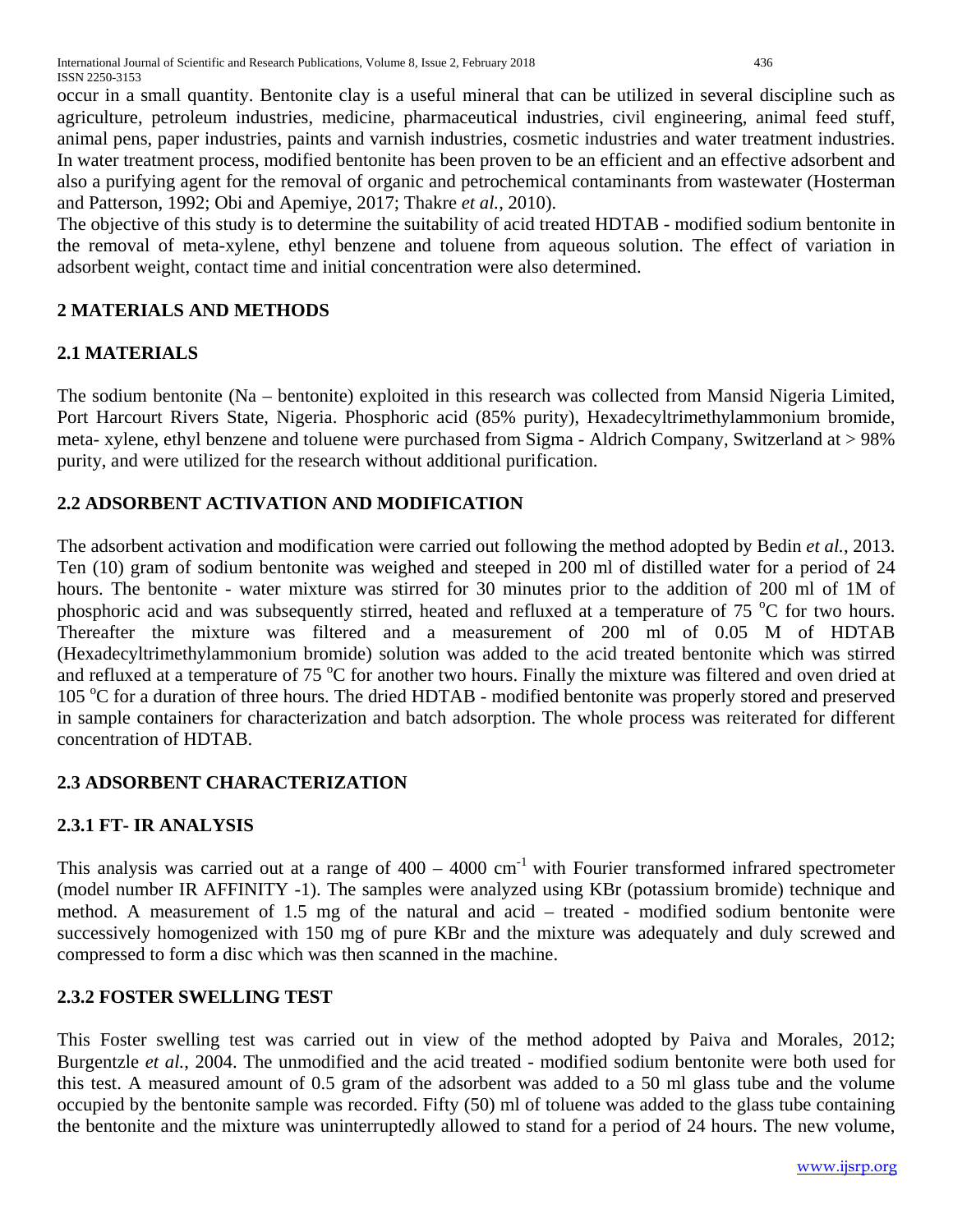$V_B$  of the adsorbent was recorded after 24 hours and agitation was subsequently carried out. After shaking, the toluene – bentonite mixture was again uninterruptedly allowed to stand for 24 hours and the final volume,  $V_A$ was recorded. The test was repeated using other solvents (Meta - xylene, ethyl benene and water). The swelling factors ( $F_{SB}$  and  $F_{SA}$ ) are calculated using equations 1 and 2

$$
F_{SB} = \frac{v_B - v_I}{v_I}
$$
\n
$$
F_{SA} = \frac{v_A - v_I}{v}
$$
\n(1)

 $F_{SB}$  and  $F_{SA}$  are the swelling factors before and after agitation respectively,  $V_B$  and  $V_A$  are the volume of the adsorbent before and after agitation respectively, While  $V<sub>I</sub>$  is the initial volume of the adsorbent in the glass tube prior to solvent addition.

## **2.4 BATCH ADSORPTION EXPERIMENT**

 $V_I$ 

A measurement of 0.5 gram of the adsorbent was successively added to 120 ml capacity plastic container and 20ml solution (100 mg/L) of the adsorbates mixture (a mixture of toluene, ethyl benzene and meta-xylene mixture) was subsequently added. The container was firmly covered to avoid solvent loss which may emanate from evaporation and the mixture was subjected to 60 minutes shaking at 400 rpm using mechanical shaker (model number, J.P. SELECTA, 7000384) after which the supernatant solution was adequately decanted and was duly and properly analyzed with Uv- visible spectrophotometer (model number, GENESYS 10uv) at 315nm, 290nm and 325nm for toluene, ethyl benzene and meta – xylene respectively. The adsorption process was reiterated by varying contact time, adsorbate concentration and adsorbent weight. A blank analysis was carried out in order to ensure that no reaction occurred between the container and the adsorbates, and also to ascertain adsorbate loss through evaporation. The percentage removal  $(\% R)$  and the adsorption capacity  $(q_e)$ were calculated using equation 3 and 4

Percentage removal, % R = 
$$
\frac{c_0 - c_e}{c_0}
$$
 x 100 (3)  
Adsorption capacity, qe =  $\frac{c_0 - c_e}{m}$  x V (4)

Where m is the adsorbent mass (g), V is the adsorbate volume (ml),  $C_0$  and  $C_e$  are the adsorbate initial and final concentration (mg/L) respectively.

## **3 RESULTS AND DISCUSSION**

## **3.1 ADSORBENT CHARACTERIZATION**

## **3.1.1 FT – IR ANALYSIS**

The FT- IR spectral results of the acid treated - HDTAB - modified and natural bentonite are shown in figure 1. The broad band appearing at  $3416 - 3622$  cm<sup>-1</sup>, ascertained the existence of O-H vibration of water adsorbed silica surface (Sari *et al.,* 2007). An adsorption band appeared at  $1645 \text{ cm}^{-1}$  which denoted the presence of H-O-H bending vibration whereas the broad bands at  $1047 \text{cm}^{-1}$  and  $1051 \text{cm}^{-1}$  could be attributed to the stretch vibration of Si-O-Si groups. Two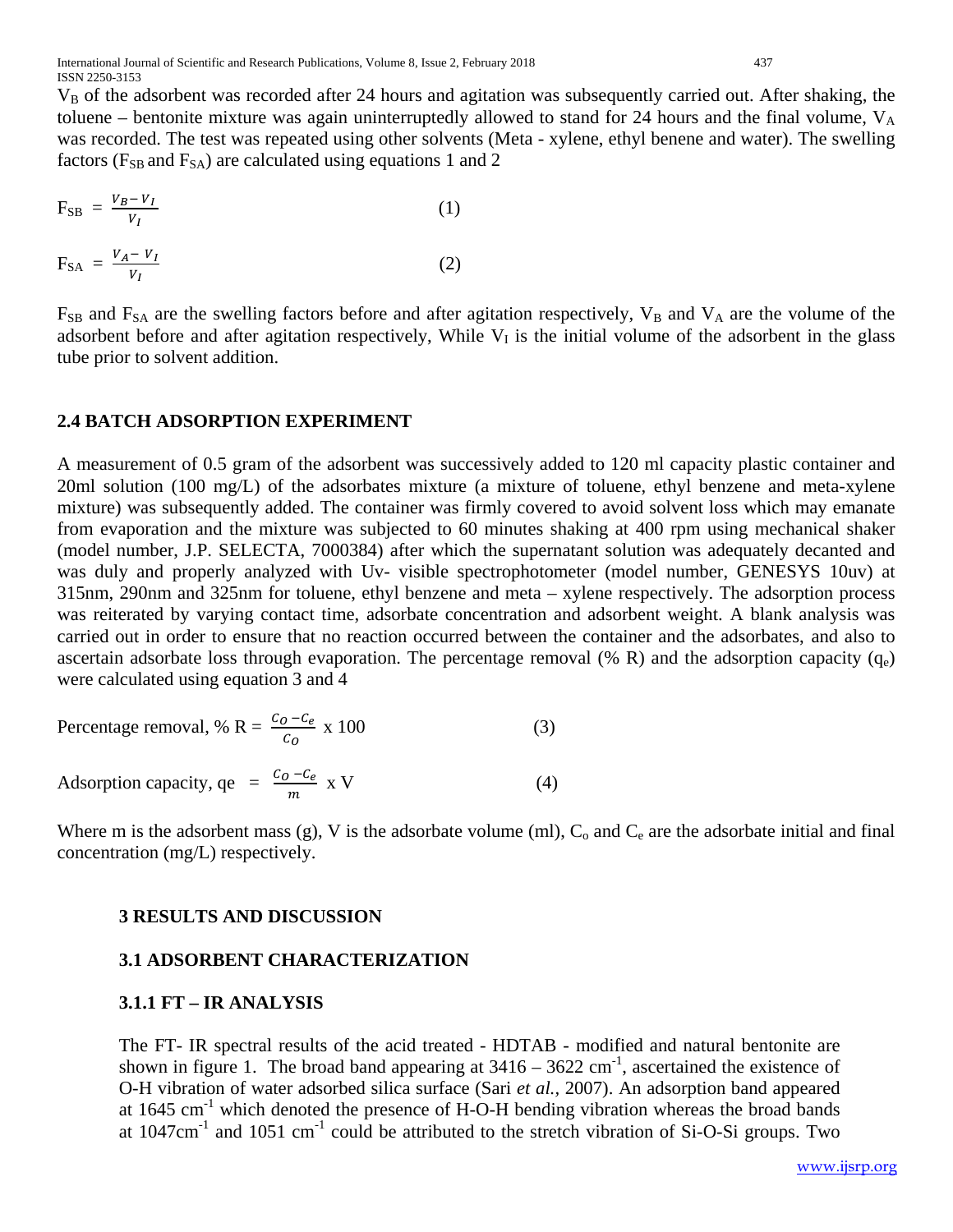prominent peaks were seen at  $2858 \text{ cm}^{-1}$  and  $2996 \text{ cm}^{-1}$  on the spectral result of the acid treated – modified bentonite which shows the presence of  $-CH_2$  and  $-CH_3$  stretching vibration respectively. A pronounced deformation peak of the H-O-H group appeared at 1503 – 1625cm-1 (Eren, 2008).

The existence of methylene group and methyl group, on the acid treated - modified sodium bentonite practically confirmed the presence of Hexadecyltrimethylammonium bromide in the modified sodium bentonite. The peak occurring at  $2907 \text{ cm}^{-1}$  on both the HDTAB modified and unmodified shows the presence of  $P - OH$  bond which is as a result of the acid activation carried out on the bentonite clay mineral.



Figure 1. FT- IR spectral of unmodified (red) and HDTAB modified (blue) sodium bentonite.

# **3.1.2 FOSTER SWELLING TEST**

From the results in figure 2 and 3, acid treated - modified sodium bentonite swelled higher than their original volume in petrochemical/ hydrocarbon solvents (toluene, ethyl benzene and meta xylene) but didn't swell in water. The ability of the acid treated – modified sodium bentonite to swell in organic solvent apparently revealed a change in the hydrophilic to organophilic property of the bentonite. The unmodified sodium bentonite swelled in water but didn't swell in organic/hydrocarbon solvents. This emanated from the ability and the capacity of the internal and external surface of the bentonite clay to become hydrated when it comes in contact with water. Sodium is the exchangeable positive ion in sodium bentonite which facilitates the promotion of oriented water layers. When bentonite clay mineral is soaked in water, the hydrogen bonds in water cause water layers to be adsorbed within the structures of the bentonite clay mineral, hence causing the bentonite layers to separate further apart. This leads to swelling and expansion of the bentonite clay mineral. (Moore and Reynolds, 1997; Wersin, *et al.*, 2004). Unmodified sodium bentonite didn't swell in the hydrocarbon solvents because of its organophobic character which hinders its interaction with the hydrocarbon/organic solvents.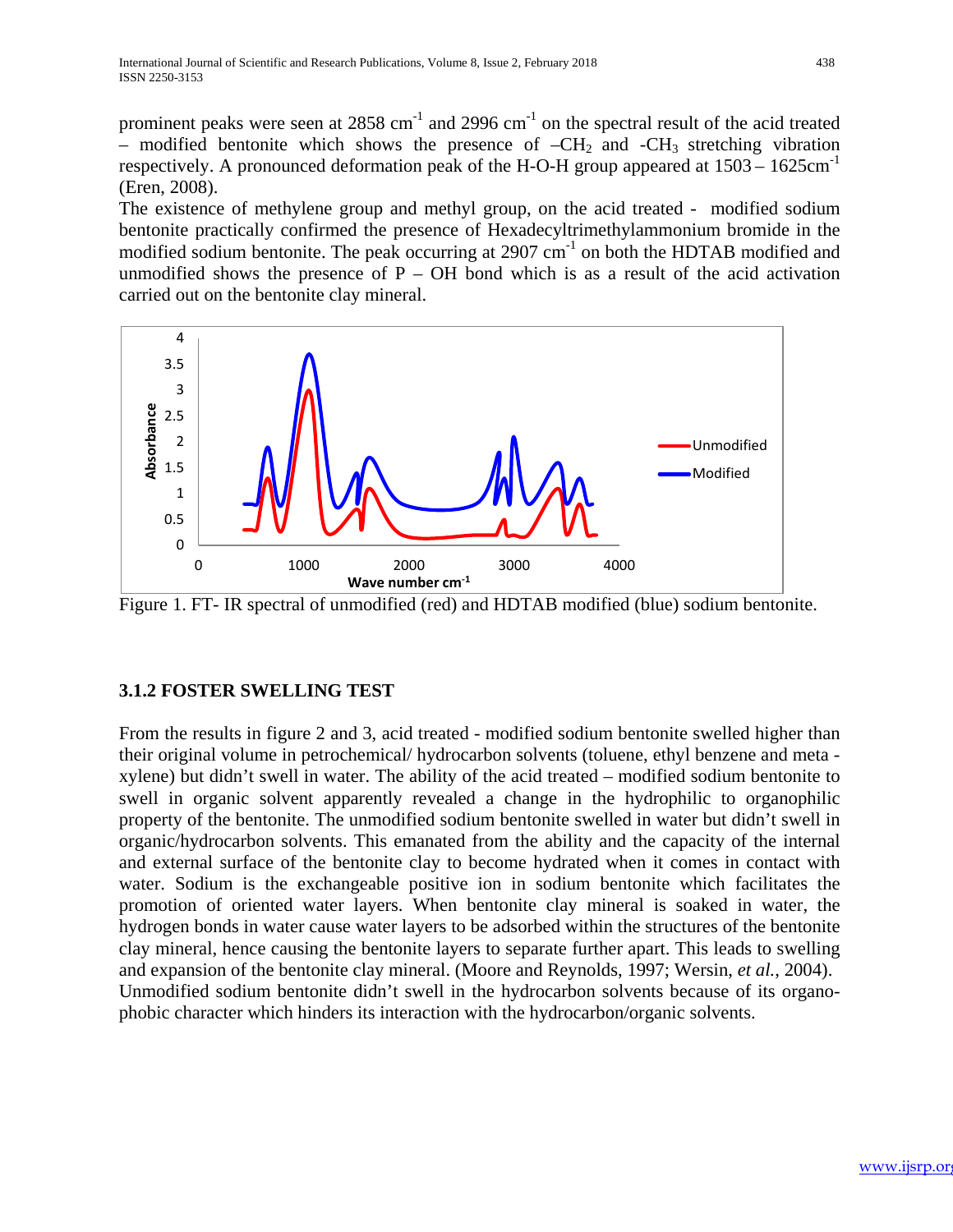

Figure 2. The swelling factor of acid treated - modified sodium bentonite in petrochemical solvent and water.



Figure 3. The swelling factor of unmodified sodium bentonite in petrochemical solvent and water.

# **3.2 BATCH ADSORPTION RESULT**

# **3.2.1 EFFECT OF VARYING CONTACT TIME**

The effect of contact time on the adsorption capacity and the percentage removal of toluene, ethyl benzene and meta – xylene as shown in figure 4 apparently increased from 65.64% to 91.55%, 74.33% to 95.30% and from 81.53% to 99.56% respectively as the contact time increased from 30 minutes to 150 minutes. The percentage removal of meta- xylene is higher than that of ethyl benzene and toluene as shown in figure 4. The order of adsorption and removal is given as; meta – xylene > ethyl benzene > toluene. This is as a result of their molecular weight, meta – xylene is heavier than ethyl benzene and the later is heavier than toluene. The lighter, more soluble and the higher hydrophilic adsorbate will show a minimal inclination to be attracted to the modified adsorbent during the process of adsorption while the heavier and less soluble adsorbate will show a greater tendency to be removed from the aqueous solution. The result showed that the affinity of acid treated - modified sodium bentonite towards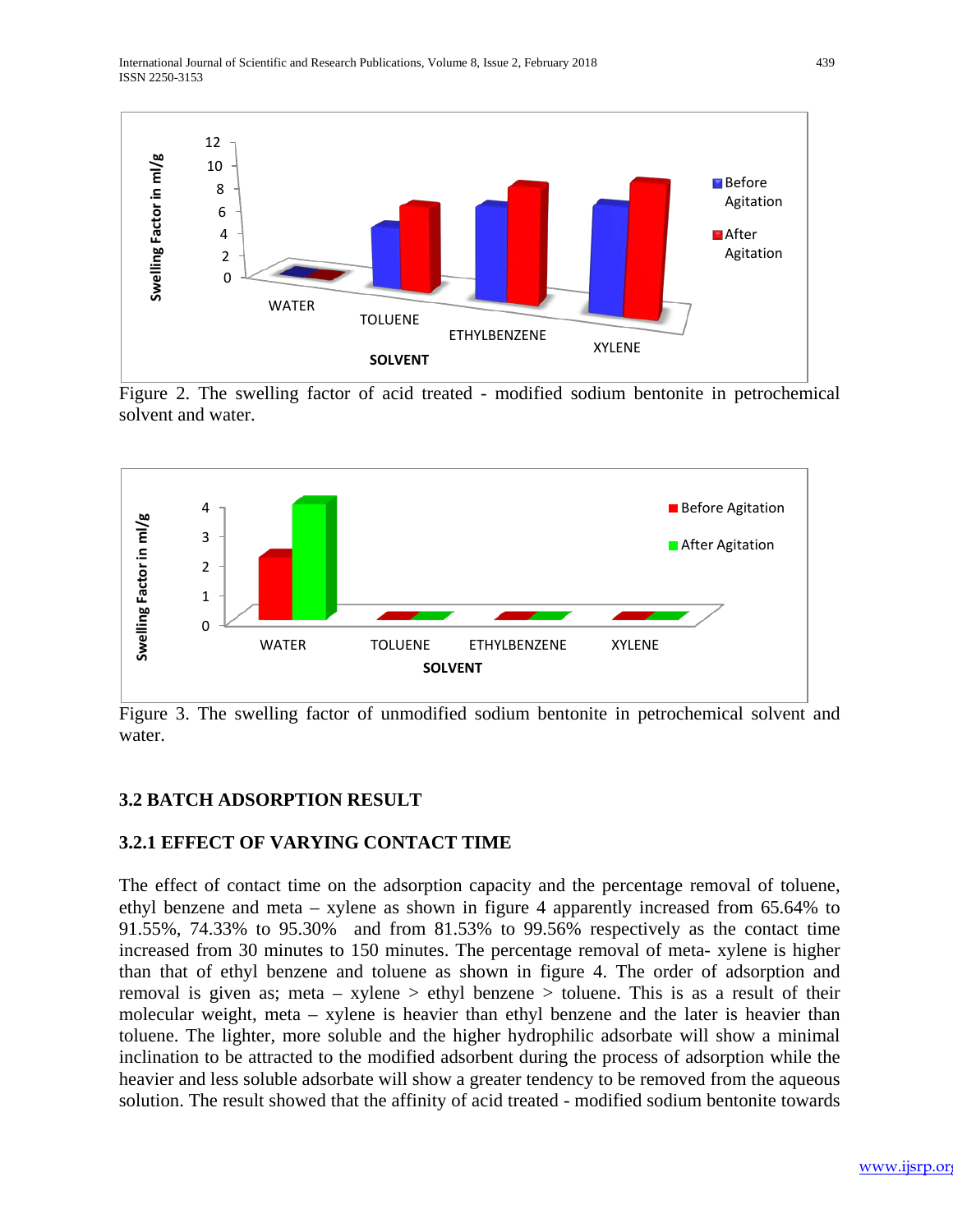toluene, ethyl benzene and meta - xylene increases with increasing time. This shows that contact time is a paramount factor to be considered in adsorption process. This result is in line with the result obtained by Obi and Apemiye, 2017.



Figure 4. Effect of contact time on the % removal of meta – xylene, ethyl benzene and toluene using modified and unmodified sodium bentonite.

 $ATMSB = Acid$  treated –modified sodium bentonite.  $USB =$  Unmodified sodium bentonite.

# **3.2.2 EFFECT OF VARYING ADSORBENT WEIGHT**

Figure 5 shows the effect of adsorbent weight. The percentage removal of metal- xylene, ethyl benzene and toluene increased from 48.76% to 94.94%, from 42.56% to 89.33% and from 36.97% to 83.52% respectively as the adsorbent weight increased from 0.2g to 1.2g. This is as a result of more adsorption site. Further increase of the adsorbent weight to 1.6g demonstrated no much difference because the adsorbent adsorption site has attained equilibrium adsorption capacity. This result is in line with the result obtained by Aamir *et al*., 2017.



Figure 5. Effect of adsorbent weight on the percentage removal of meta- xylene, ethyl benzene and toluene using modified sodium bentonite.

# **3.2.3 EFFECT OF VARYING INITIAL CONCENTRATION**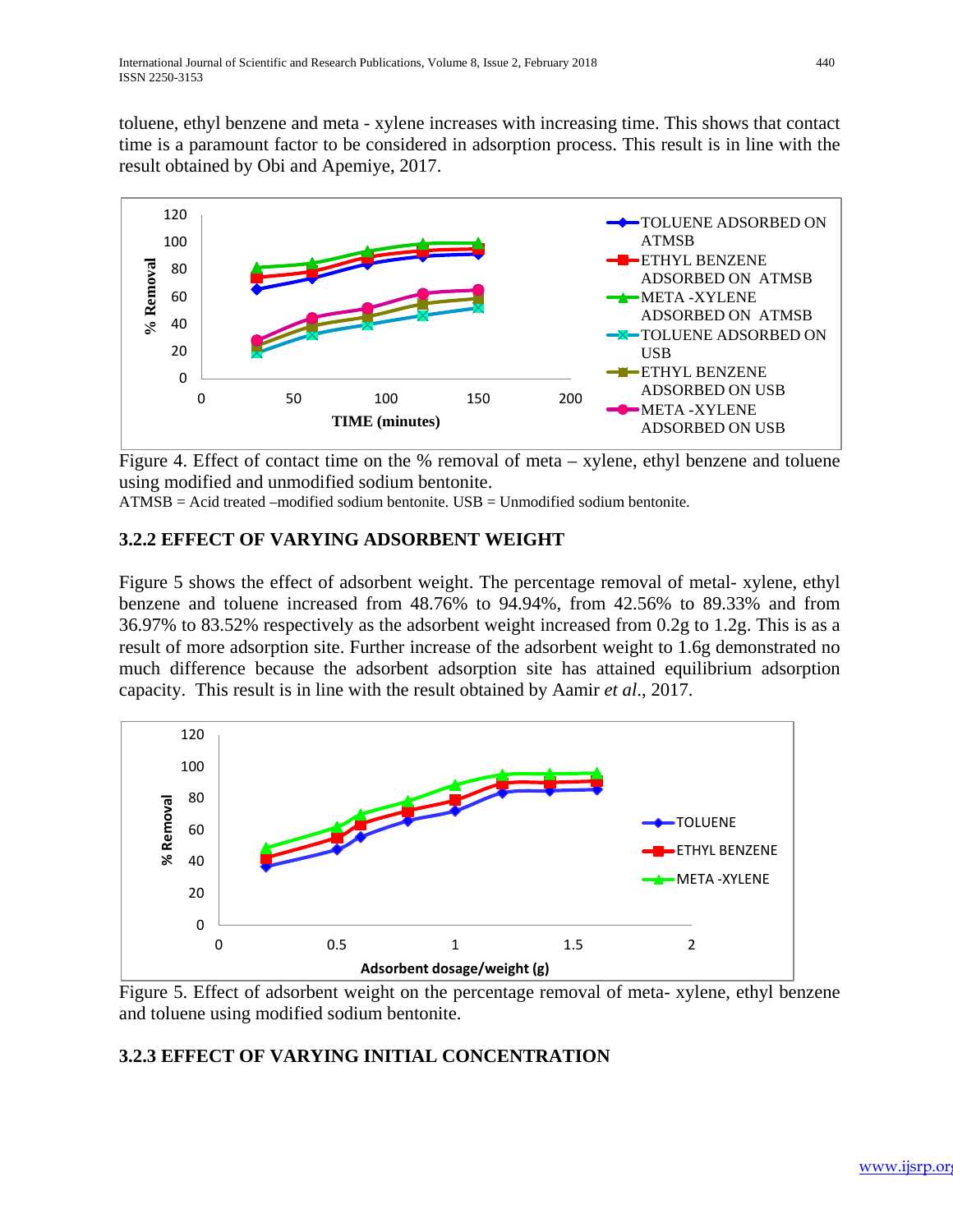The effect of initial concentration is shown in figure 6. As the initial concentration increases, the amount (in percentage) of meta- xylene, ethyl benzene and toluene removed from the aqueous solution decreased. The decrease in the percentage removal is due to the fixed amount of adsorbent weight. This result is in resemblance with the result of the study conducted by Eman, 2013; Okiel *et al.*, 2011.



Figure 6. Effect of initial concentration on meta – xylene, ethyl benzene and toluene removal using Acid treated - modified sodium bentonite.

# **3.3 ADSORPTION ISOTHERM MODELS**

Adsorption isotherm model refers to any graphical representation that can easily aid the study and the explanation of the adsorption processes. It could be regarded as any graphical expression which described the amount or the quantity of the adsorbate that has been adsorbed onto the surface of the adsorbent at a particular operating condition. Adsorption isotherms are precisely used to ascertain whether the adsorbent could be efficiently exploited for the removal of the adsorbate molecule from several solutions (Eman, 2013). The use of adsorption isotherm model helps one to understand the process of adsorption (Senturk *et al.*, 2009). The two widely used adsorption isotherm models include; Langmuir and Freundlich adsorption isotherm models. These two models could be used to determine whether adsorption will be favoured or not (Nourmoradi *et al.*, 2012; Senturk *et al.*, 2009).

# **3.3.1 LANGMUIR ADSORPTION ISOTHERM MODEL**

This is a mathematical isotherm model, which is being obtained from theoretical approach or non experimental analysis and also has a constant referred to as Langmuir constant. The Langmuir isotherm model assumes that the adsorption of adsorbate molecule can only occur at a homogeneous site of the adsorbent and when this happen, no other adsorption will take place on the adsorbent surface (Eman, 2013; Nourmoradi *et al.*, 2012; Senturk *et al.*, 2009).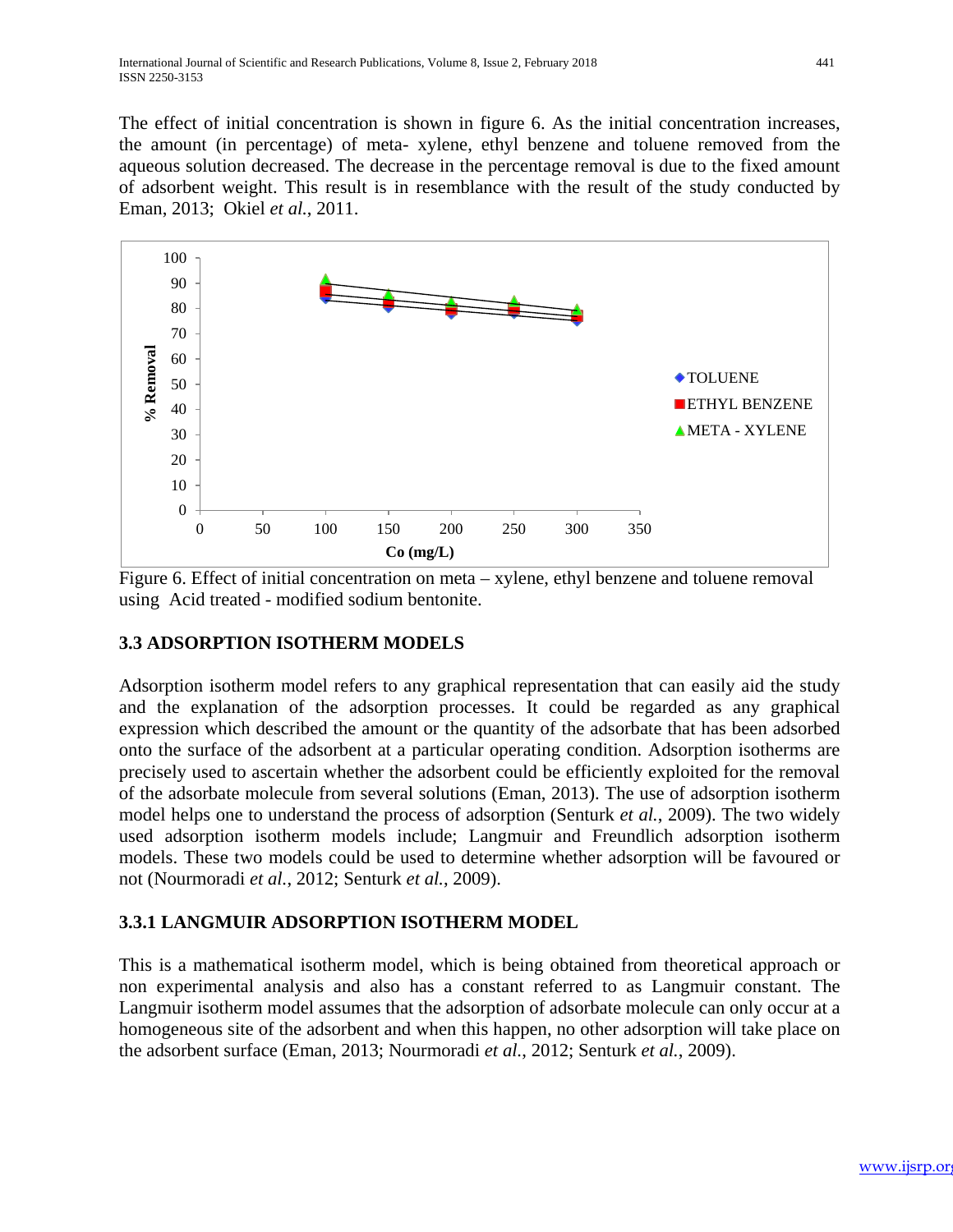Mathematically, the Langmuir adsorption isotherm model (Langmuir, 1918) is expressed as

$$
\frac{c_e}{q_e} = \frac{c_e}{q_m} + \frac{1}{q_{mK_L}} \tag{5}
$$

 $C_e$  is the adsorbate concentration (mg/L) at equilibrium.  $q_e$ , which is the adsorption capacity (mg/g), refers to the quantity or amount of adsorbate removed or adsorbed from the solution per unit weight of the adsorbent.  $K_L$  is the Langmuir constant while  $q_m$  is the maximum capacity of the adsorbent (Langmuir, 1918). The values of  $k<sub>L</sub>$  and  $q<sub>m</sub>$  are obtained from a linear plot of  $C_e/q_e$  against  $C_e$ . K<sub>L</sub> is the slope of the graph while  $q_m$  is the y-axis intercept. Langmuir separation factor, RL is an important equilibrium parameter which helps to analyze the properties of the Langmuir isotherm model. The mathematical expression of the Langmuir separation factor, RL (Hall *et al.*, 1966) is given as;

$$
R_{L} = \frac{1}{1 + (K_{L} c_{0})}
$$
 (6)

 $K_L$  and Co are Langmuir constant (L/mg) and the adsorbate's initial concentration (mg/L) respectively. If the separation factor,  $R_L = 0$ , adsorption is considered to be irreversible, if  $R_L =$ 1, it is considered to be linear but if  $R_L > 1$ , it is considered to be unfavorable. Adsorption is only considered to be favorable if  $1 > R_L > 0$ . (Eman, 2013; Senturk *et al.*, 2009). The Langmuir seperation factor,  $R_L$  for meta- xylene, ethyl benzene and toluene removal using modified sodium bentonite obtained in this study are shown in table 1, which are given as 0.092, 0.156 and 0.182 respectively. This shows that the adsorption bonds between the adsorbate and the adsorbent are very strong and adsorption is greatly favoured since the  $R_L$ values are greater than 0 but less than 1.

## **3.3.2 FREUNDLICH ADSORPTION ISOTHERM MODEL**

Freundlich isotherm model is an empirical adsorption isotherm model which explains the equilibrium relationships existing between the adsorbate and the adsorbent molecules and assumes multi layer adsorption on the adsorbent heterogeneous site. The Freundlich isotherm model (Eman, 2013; Koyuncu *et al.,* 2011) is given as;

$$
\text{Inq}_e = \text{Ink}_F + \frac{1}{n}\text{Ince} \tag{7}
$$

 $q_e$  and  $C_e$  are the adsorption capacity (mg/g) and the concentration (mg/L) of the adsorbate at equilibrium. The values of  $1/n$  and  $k_F$  are gotten from the linear plot of Inq<sub>e</sub> against InC<sub>e</sub>.  $1/n$  is the slope of the graph while  $k_F$  is the intercept on y-axis, which are the Freundlich constant relating to heterogeneity of the adsorbent surface and adsorption capacity respectively.

The removal of meta – xylene, ethyl benzene and toluene from the aqueous solution shows a great affinity of the adsorbate towards the adsorbent and also a stronger interaction of the adsorbate – adsorbent molecules. The values of  $K_L$  and  $K_F$  are given in the order; meta – xylene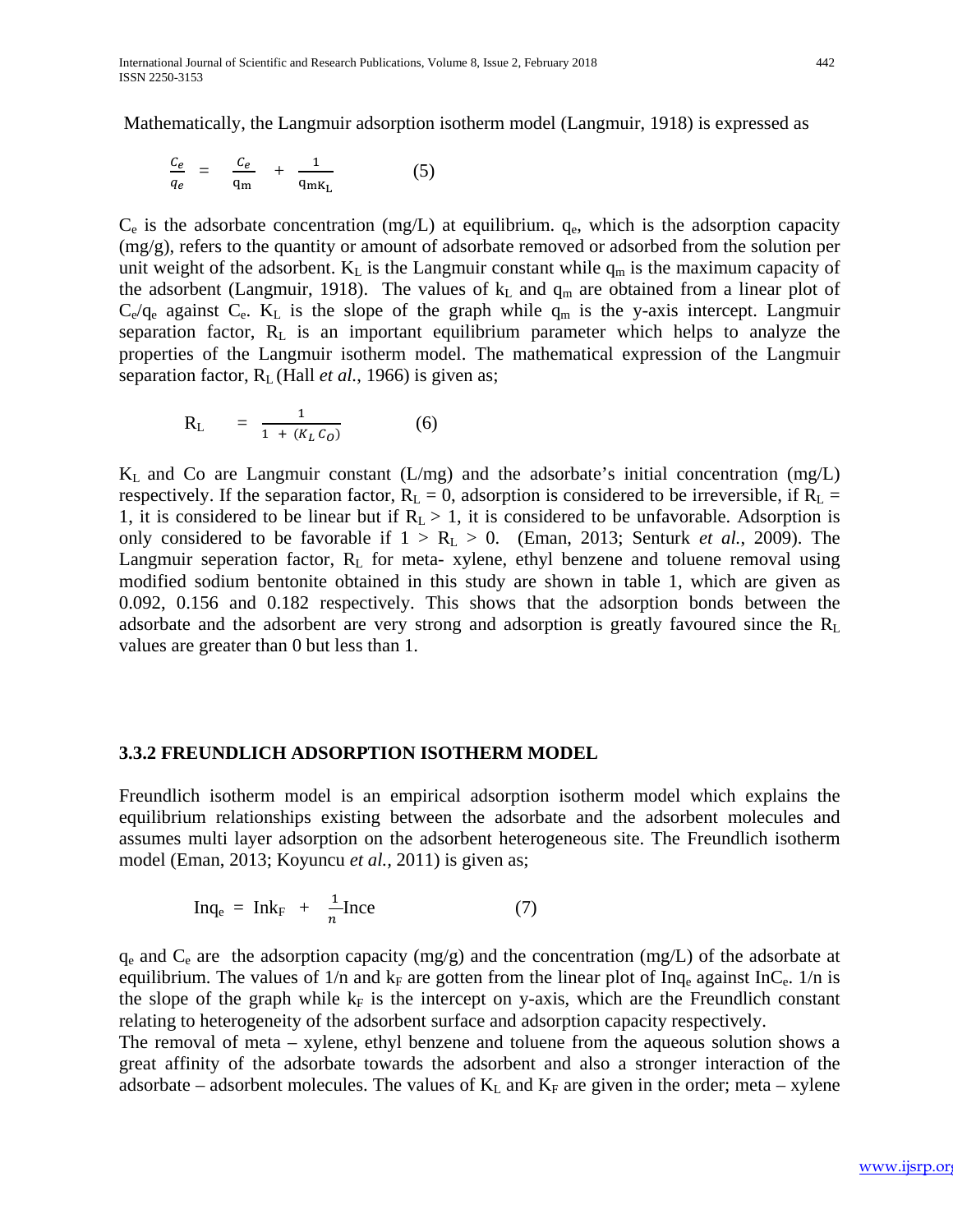> ethyl benzene > toluene, which indicate the increasing solubility and hydrophilicity of the BTEX compound (adsorbate molecules).

Generally, the correlation factor,  $R^2$  obtained from the Freundlich isotherm model are quite closer to unity and also are higher than those of Langmuir isotherm as shown in table 1. The values of 1/n are less than unity which shows a favourable adsorption process by the Freundlich adsorption isotherm. The data are best fitted with Freundlich adsorption isotherm model due to the proximity of the correlation factor,  $R^2$  to unity (1). This clearly indicates that Freundlich adsorption isotherm model best described the multi component adsorption of meta- xylene and toluene from the aqueous solution. Similar finding was also reported by some researchers such as Lin and Huang, 1999; Nourmoradi *et al.*, 2012: Sharmasarkar *et al.*, 2000 and Su *et al.,* 2010.

| Table 1. Parameters of adsorption isotherm models |                    |                       |            |                |                |              |            |
|---------------------------------------------------|--------------------|-----------------------|------------|----------------|----------------|--------------|------------|
|                                                   |                    | META-<br><b>ETHYL</b> |            |                | <b>TOLUENE</b> |              |            |
|                                                   |                    | <b>XYLENE</b>         |            | <b>BENZENE</b> |                |              |            |
| Adsorption                                        |                    | <b>ATMSB</b>          | <b>USB</b> | <b>ATMSB</b>   | <b>USB</b>     | <b>ATMSB</b> | <b>USB</b> |
| Isotherm                                          |                    |                       |            |                |                |              |            |
| Model                                             |                    |                       |            |                |                |              |            |
|                                                   | $Co$ (mg/L)        | 300                   | 300        | 300            | 300            | 300          | 300        |
|                                                   |                    |                       |            |                |                |              |            |
| Langmuir                                          | $q_m$              | 13.66                 | 9.75       | 16.21          | 11.05          | 16.64        | 10.18      |
|                                                   | $K_{L}$            | 0.033                 | 0.008      | 0.018          | 0.005          | 0.015        | 0.005      |
|                                                   | $R_{L}$<br>$R^{2}$ | 0.092                 | 0.294      | 0.156          | 0.400          | 0.182        | 0.400      |
|                                                   |                    | 0.9199                | 0.9691     | 0.9307         | 0.9932         | 0.9442       | 0.9713     |
|                                                   |                    |                       |            |                |                |              |            |
| Freundlich                                        | $K_F$              | 1.232                 | 0.254      | 0.711          | 0.153          | 0.534        | 0.123      |
|                                                   | 1/n                | 0.4901                | 0.6079     | 0.6035         | 0.6844         | 0.6574       | 0.7037     |
|                                                   | $R^2$              | 0.9746                | 0.9814     | 0.9918         | 0.9979         | 0.9935       | 0.9811     |

ATMSB = Acid Treated - Modified Sodium Bentonite, USB = Unmodified Sodium Bentonite.



Figure 7. Langmuir Isotherm model for removal of toluene, ethyl benzene and meta -xylene from aqueous solution using Acid treated -modified Sodium bentonite.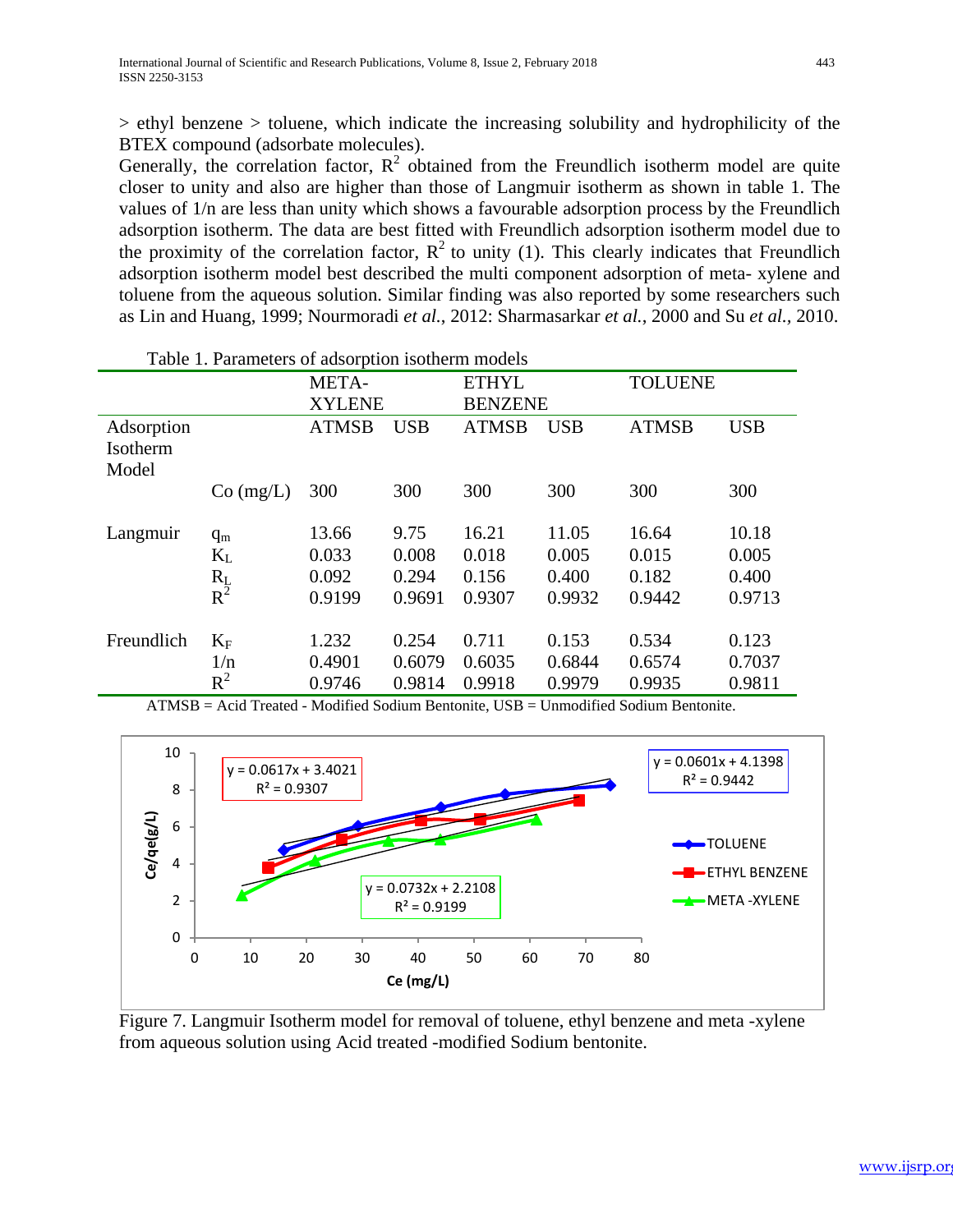International Journal of Scientific and Research Publications, Volume 8, Issue 2, February 2018 444 ISSN 2250-3153



Figure 8. Langmuir Isotherm model for removal of toluene, ethyl benzene and meta -xylene from aqueous solution using unmodified Sodium bentonite.



Figure 9. Freundlich Isotherm model for removal of toluene, ethyl benzene and meta -xylene from aqueous solution using Acid treated -modified Sodium bentonite.



Figure 10. Freundlich Isotherm model for removal of toluene, ethyl benzene and meta -xylene from aqueous solution using unmodified Sodium bentonite.

# **3.4 ADSORPTION KINETICS MODELS.**

These are important and necessary tools which are always exploited for the determination of adsorption processes. They are used to verify the effectiveness of the adsorbent under study. Three of these kinetic models that are often used are; Lagergren pseudo-first- order , pseudo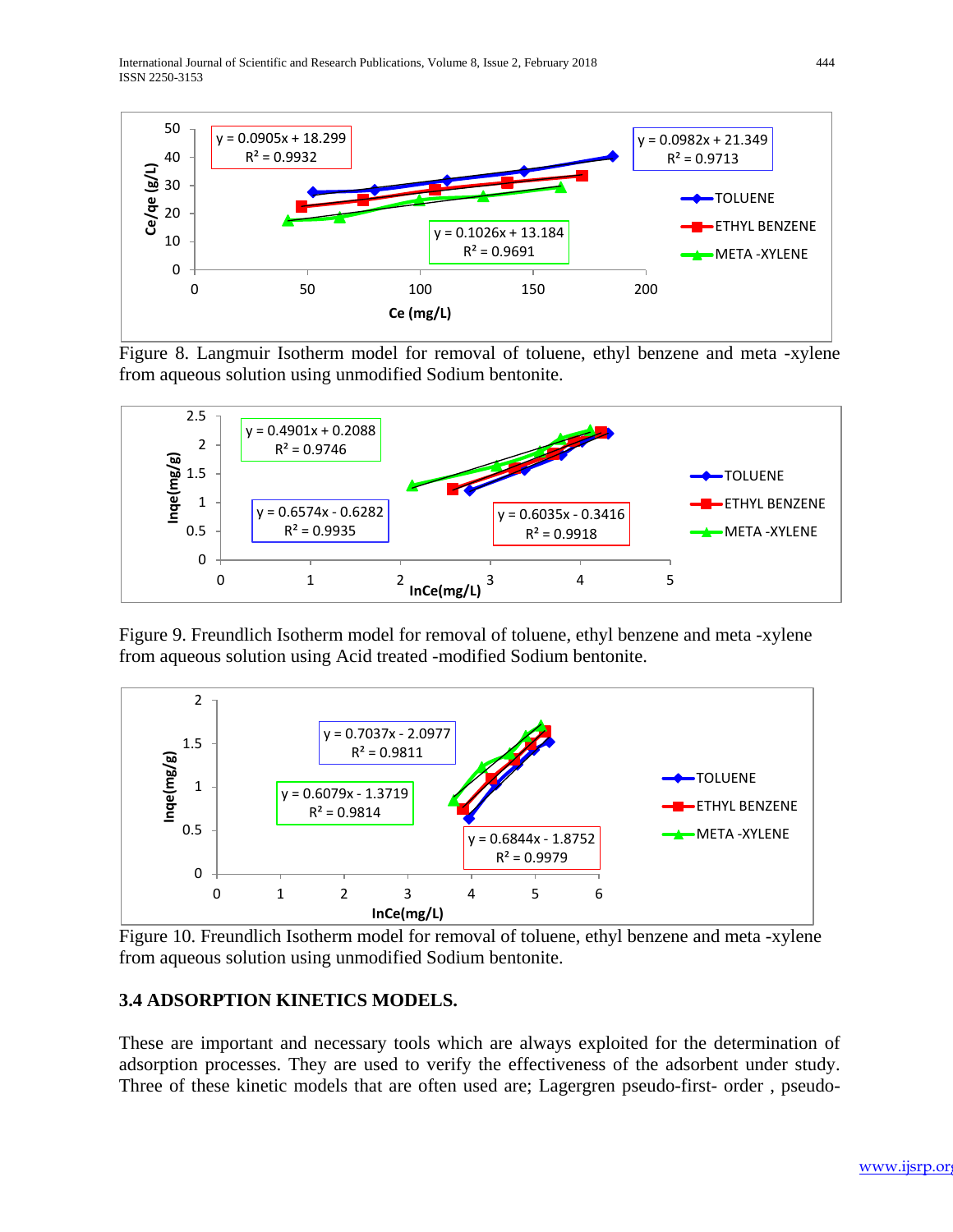second-order and intraparticle diffusion (Nourmoradi, *et al.*, 2012). Mathematically, the Lagergren pseudo- first- order kinetics model (Trivedi *et al.*, 1973) is expressed as;

$$
\text{In}(q_e - q_t) = \text{In}q_e - k_1t \tag{8}
$$

 $q_e$  and  $q_t$  are the adsorption capacity (mg/g) at equilibrium and at a specific time respectively. K1 and t are Lagergren rate constant for pseudo- first- order kinetics model and time in minutes. The values of  $k_1$  and qe are obtained from a linear plot of In( $q_e$  -  $q_t$ ) against t.

Mathematically pseudo- second- order equation (Ho and Mckay, 1999) is expressed as;

$$
\frac{t}{q_t} = \frac{1}{K_2 q_e^2} + \frac{t}{q_e} \tag{9}
$$

 $K_2$  is the rate constant for the pseudo- second order kinetics model. The value of  $k_2$  can be obtained from a linear plot of t/qt against t.

The mathematical expression of the intraparticle diffusion kinetics (Su *et al.*, 2011) is written as;

$$
q_t = k_{id} t^{1/2} + c \tag{10}
$$

 $K_{id}$  is the intraparticle diffusion constant and its value and that of c are obtained from a linear plot of  $q_t$  against  $t^{1/2}$ .

Considering the correlation factors,  $R^2$  in table 2, it's quite obvious that the data obtained are best fitted with pseudo- second- order kinetic model because they are closer to unity (1) compared to other models. The use of modified and unmodified sodium bentonite in the competitive adsorption of meta- xylene, ethyl benzene and toluene is best described by pseudosecond- order kinetics model. Meta- xylene was adsorbed higher than ethyl benzene, and the later was adsorbed higher than toluene due to their molecular weights differences. This is in line with the result obtained by Aivalioti *et al.,* 2012 and Nourmoradi, *et al.*, 2012 as shown in table 3.



Figure 11. Lagergren Psuedo- first- order kinetics for the removal of toluene, ethyl benzene and meta -xylene from aqueous solution using Acid treated -modified Sodium bentonite.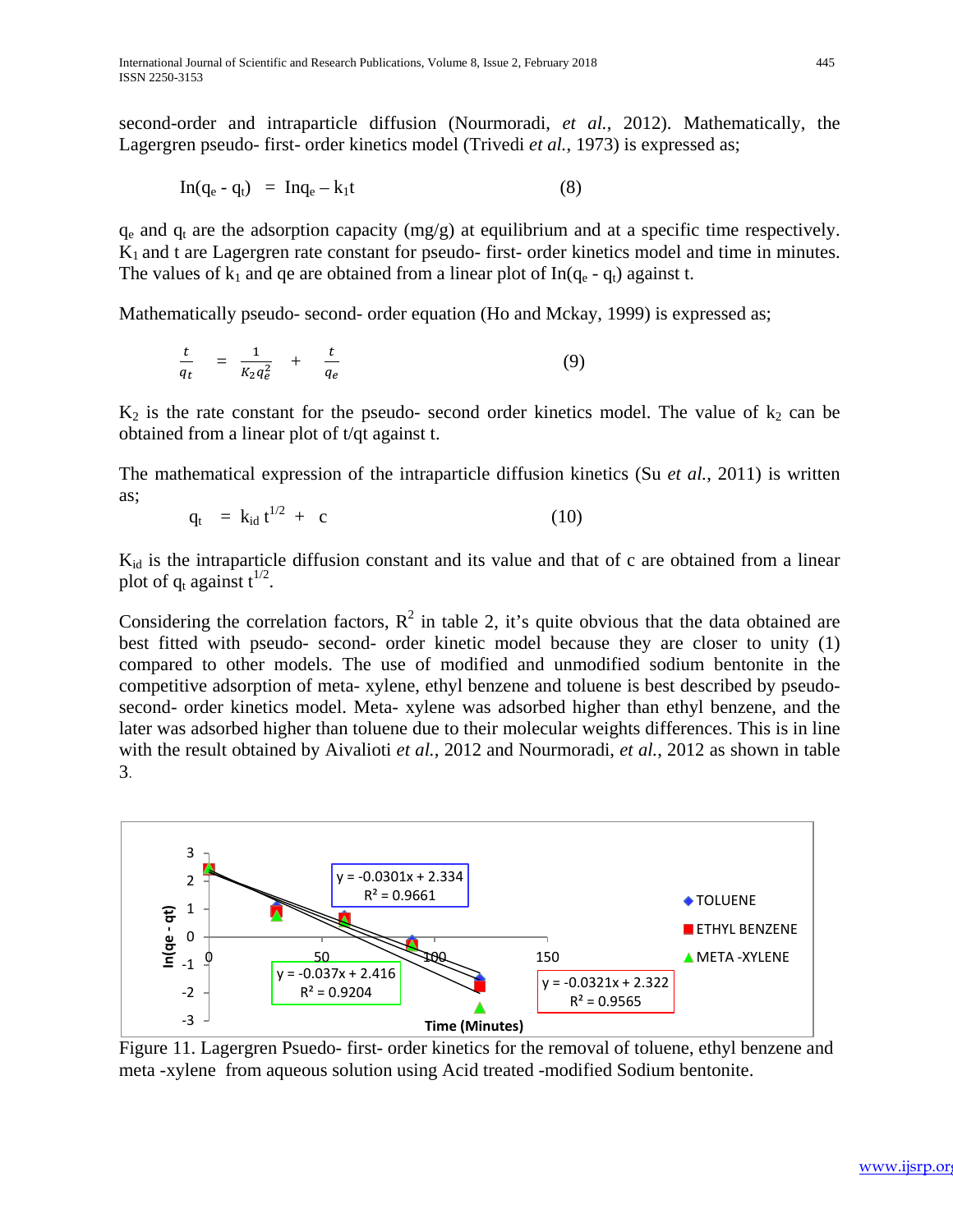International Journal of Scientific and Research Publications, Volume 8, Issue 2, February 2018 446 ISSN 2250-3153



Figure 12. Lagergren Psuedo- first- order kinetics for the removal of toluene, ethyl benzene and meta -xylene from aqueous solution using unmodified Sodium bentonite.



Figure 13. Pseudo-second order kinetic model for the removal of toluene, ethyl benzene and meta -xylene from aqueous solution using Acid treated -modified Sodium bentonite.



Figure 14. Pseudo-second order kinetic model for the removal of toluene, ethyl benzene and meta -xylene from aqueous solution using unmodified Sodium bentonite.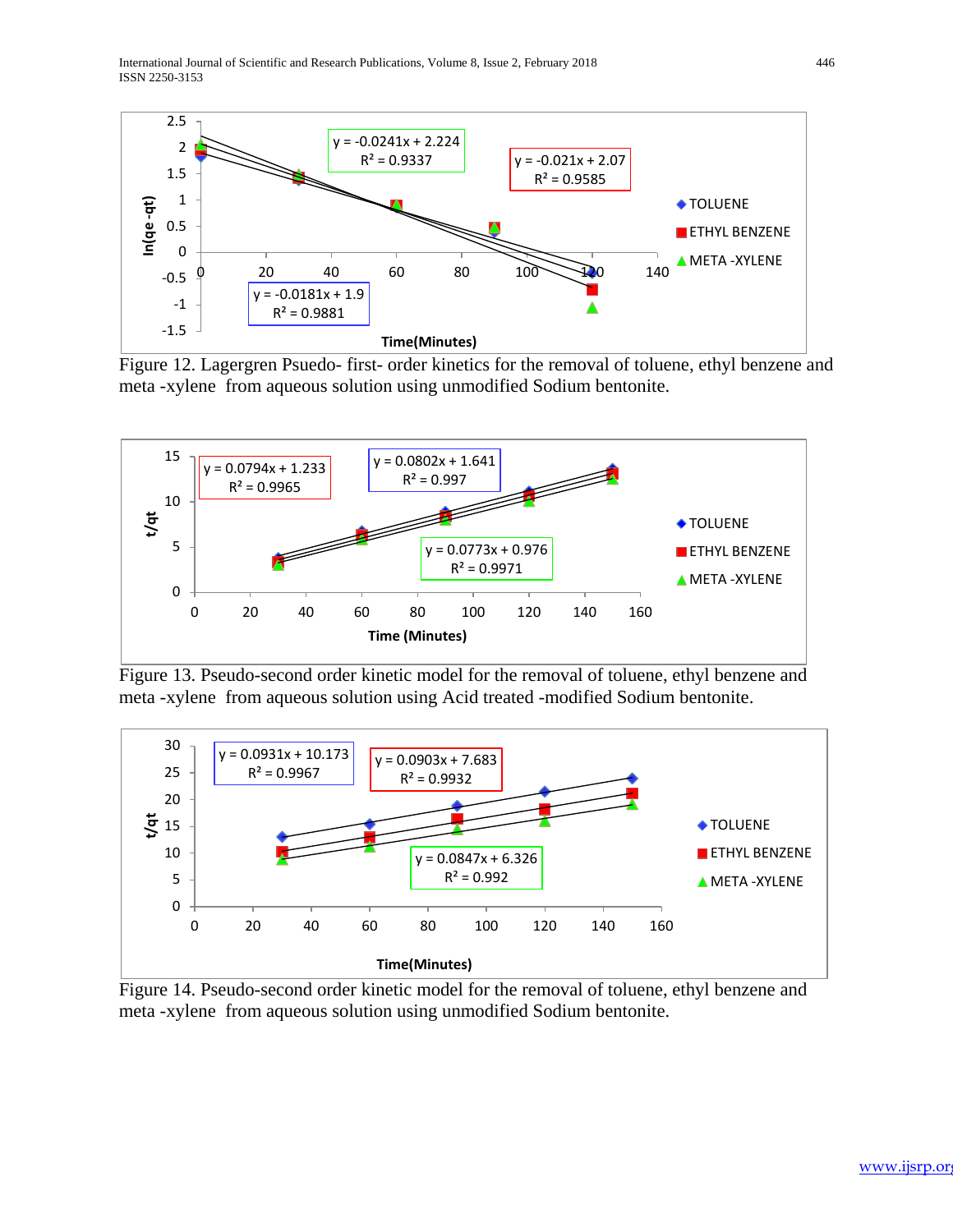International Journal of Scientific and Research Publications, Volume 8, Issue 2, February 2018 447 ISSN 2250-3153



Figure 15. Intraparticle diffusion kinetic model for the removal of toluene, ethyl benzene and meta -xylene from aqueous solution using Acid treated -modified Sodium bentonite.



Figure 16. Intraparticle diffusion kinetic model for the removal of toluene, ethyl benzene and meta -xylene from aqueous solution using unmodified Sodium bentonite.

|                                 |                   | META-<br><b>XYLENE</b> |            | <b>ETHYL BENZENE</b> |            | <b>TOLUENE</b> |            |
|---------------------------------|-------------------|------------------------|------------|----------------------|------------|----------------|------------|
| <b>KINETICS</b><br><b>MODEL</b> |                   | <b>ATMSB</b>           | <b>USB</b> | <b>ATMSB</b>         | <b>USB</b> | <b>ATMSB</b>   | <b>USB</b> |
|                                 | Co<br>(mg/L)      | 300                    | 300        | 300                  | 300        | 300            | 300        |
| Lagergren                       | qe(mg/g)          | 11.95                  | 7.83       | 11.44                | 7.08       | 10.99          | 6.26       |
| Pseudo-First                    | $K_1$             | 0.037                  | 0.024      | 0.032                | 0.021      | 0.0301         | 0.0181     |
| Order                           | $R^2$             | 0.9204                 | 0.9337     | 0.9565               | 0.9585     | 0.9661         | 0.9881     |
| Pseudo-Second-                  | qe(mg/g)          | 11.95                  | 7.83       | 11.44                | 7.08       | 10.99          | 6.26       |
| Order                           | $\frac{K_2}{R^2}$ | 0.006                  | 0.001      | 0.005                | 0.001      | 0.004          | 0.001      |
|                                 |                   | 0.9971                 | 0.9920     | 0.9965               | 0.9932     | 0.9970         | 0.9967     |

Table 2. Parameters for adsorption Kinetics models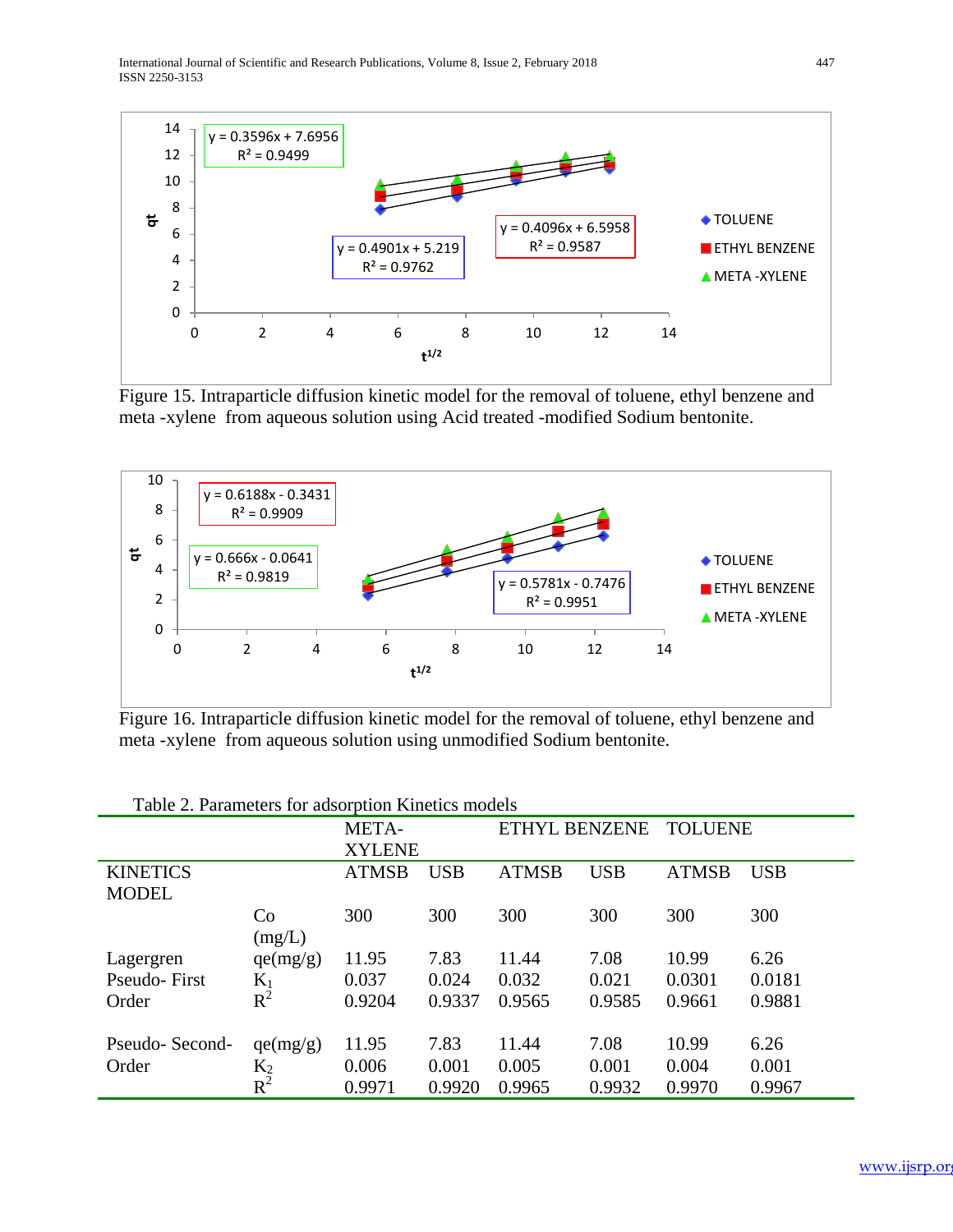| Intraparticle | $qe(mg/g)$ 11.95            |        | 7.83          | 11.44 | 7.08   | 10.99  | 6.26   |
|---------------|-----------------------------|--------|---------------|-------|--------|--------|--------|
| Diffusion     | $\frac{K_{\text{Id}}}{R^2}$ | 0.3596 | 0.666 0.4096  |       | 0.6188 | 0.4901 | 0.5781 |
|               |                             | 0.9499 | 0.9819 0.9587 |       | 0.9909 | 0.9762 | 0.9951 |
|               |                             |        |               |       |        |        |        |

ATMSB = Acid Treated Modified Sodium Bentonite, USB = Unmodified Sodium Bentonite.

Table 3. Comparism of the adsorption capacity of meta- xylene and toluene using different adsorbent.

| S/N                         |                      |         | q <sub>e</sub> |             | Reference        |
|-----------------------------|----------------------|---------|----------------|-------------|------------------|
|                             |                      | Toluene | Ethyl          | Meta-xylene |                  |
|                             |                      |         | benzene        |             |                  |
|                             | <b>HDTAB CLAY</b>    |         |                | 9.328       | Obi and          |
|                             |                      |         |                |             | Apemiye, 2017    |
| $\mathcal{D}_{\mathcal{L}}$ | <b>ACTIVATED</b>     | 5.0     |                | 6.5         | Daifullah et al, |
|                             | <b>CARBON</b>        |         |                |             | 2003.            |
| 3                           | <b>TTAB CLAY</b>     | 5.15    | 6.0            | 6.98        | Aamir, 2017      |
| 4                           | <b>DIATOMITE</b>     | 0.037   |                | 0.042       | Aivalioti et al, |
|                             |                      |         |                |             | 2012             |
|                             | <b>HDTMA CLAY</b>    | 6.8     |                | 7.21        | Sharmasarkar     |
|                             |                      |         |                |             | et al, 2000.     |
| 6                           | <b>AT-HDTAB CLAY</b> | 10.99   | 11.44          | 11.95       | This study       |

HDTAB = Hexadecyltrimethylammonium bromide, TTAB = Tetradecyltrimethylammonium bromide, CTAB = Cetyltrimethylammonium bromide, AT –HDTAB = Acid treated - Hexadecyltrimethylammonium bromide

## **CONCLUSION**

The multi component adsorption of meta- xylene, ethyl benzene and toluene was carried out successfully using raw or unmodified and AT - HDTAB modified sodium bentonite. Modified sodium bentonite has a higher percentage removal and higher adsorption capacity than raw or unmodified sodium bentonite. Meta- xylene was removed from the solution more than ethyl benzene and the later was removed from the solution more than toluene. The percentage removal is given in the order meta – xylene > ethyl benzene > toluene. Acid treated - HDTAB modified sodium bentonite has proven to be an effective adsorbent for removal of BTEX compounds (meta- xylene, ethyl benzene and toluene) from their aqueous solution. Hence water treatment industries and petrochemical industries should utilize this adsorbent for the removal of these hydrocarbons from their waste water and effluents.

## **ACKNOWLEDGEMENT**

The authors wish to acknowledge the management of Mansid Nigeria Limited, Port Harcourt for providing the bentonite used for this research, the laboratory coordinator of Jawura environmental service limited Port Harcourt where the UV analysis was carried out, Energy research center, UNN, Comrade Olivia O. Ewuzie, Engr. Justice Arinze and Engr. Augustine M. Okeacha for their financial support. Our gratitude also goes to Prof. Ifedi P. Okoye and Dr. Temple N. Chikwe for their relentless effort, directions, contributions, knowledge and ideas.

## **COMPETING INTERESTS**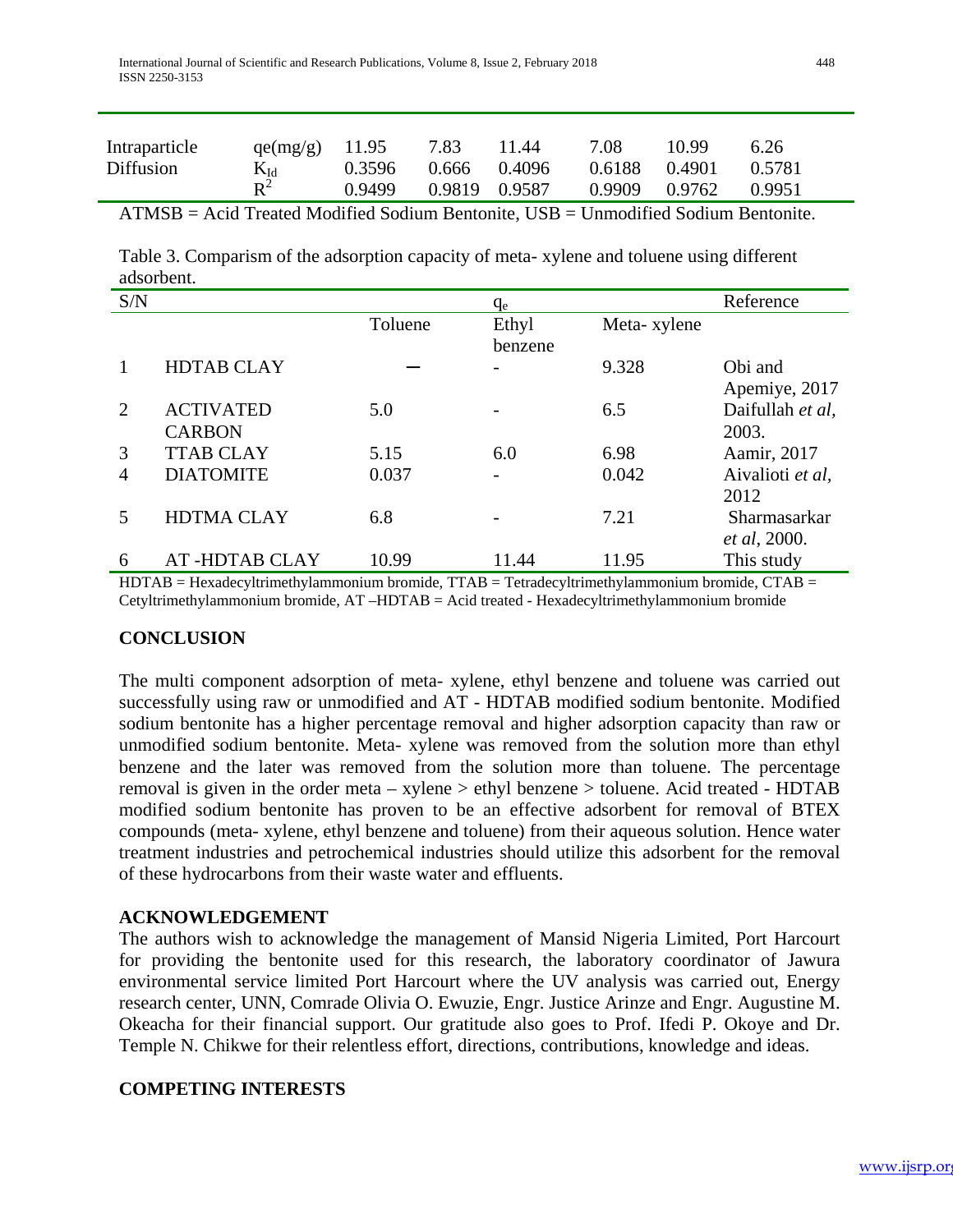Authors have declared that no form of competing interest existed.

## **REFERENCES**

- [1] Aamir, A., Basim, A. A. I., Nadhir, A. H. A.,1 and Halim, H. R. (2017) Adsorption of Toluene and Paraxylene from Aqueous Solution Using Pure and Iron Oxide Impregnated Carbon Nanotubes: Kinetics and Isotherms Study. Hindawi Bioinorganic Chemistry and Applications. Article ID 2853925,
- [2] Aivalioti, M., Papoulias, P, Kousaiti, A. and Gidarakos, E. (2012). "Adsorption of BTEX, MTBE and TAME on natural and modifed diatomite," *Journal of Hazardous Materials*, 207(208): 117– 127.
- [3] Arthur, G. C. and Robert, W. D. (2010) Industrial Applications of Bentonite. American Colloid Company, Skokie, Illinois. 272 – 283.
- [4] Bedin, S., Oliveira, M. F., Vieira, M. G. A., Santos, O. A. A. and Silva, M. C.G. (2013) Adsorption of Toluene In Batch System In Natural Clay And Organoclay. *The Italian Association of Chemical Engineering* (32) 313 – 318.
- [5] Burgentzlé, D., Duchet, J., Gérard, J. F., Jupin, A., and Fillon, B. (2004) Solvent-based nanocomposite coatings: I. Dispersion of organophilic montmorillonite in organic solvents. *Journal of Colloid and Interface Science*, 278(1): 26-39.
- [6] Clarence, S. R. And Earl, V. S. (1926) Minerals Of Bentonites And Related Clay And Their Physical Property. *Journal. of America Ceramic Society;* 9(2): 77- 96.
- [7] Daifullah, A. A. M. and Girgis, B. S. (2003). "Impact of surface Characteristics of activated carbon on adsorption of BTEX," *Colloids and Surfaces A*, 214(1–3): 181– 193.
- [8] Eman, A. E. (2013) Modified Activated Carbon and Benonite Used To Adsorb Petroleum Hydrocarbons Emulsifield in Aqueous Solution. *American Journal of Environmental Protection* 2(6): 161- 169.
- [9] Eren, E. (2008). Removal of Coper Ion Using Modified Unye Clay, Turkey. *Journay of Harzard Material,* 159: 235 – 244.
- [10] Hall, K. R., Eagleton, L. C., Acrivos, A. and Vermeulen, T. (1966) Pore and Solid Diffusion Kinetics in Fixed Bed Adsorption under Constant Pattern Conditions. *Ind. Eng. Chem. Fundam* 5: 212 – 223.
- [11] Ho, Y. and McKay, G. (1999) Pseudo-second order model for sorption Processes. *Process Biochemistry.* 34(5): 451–465.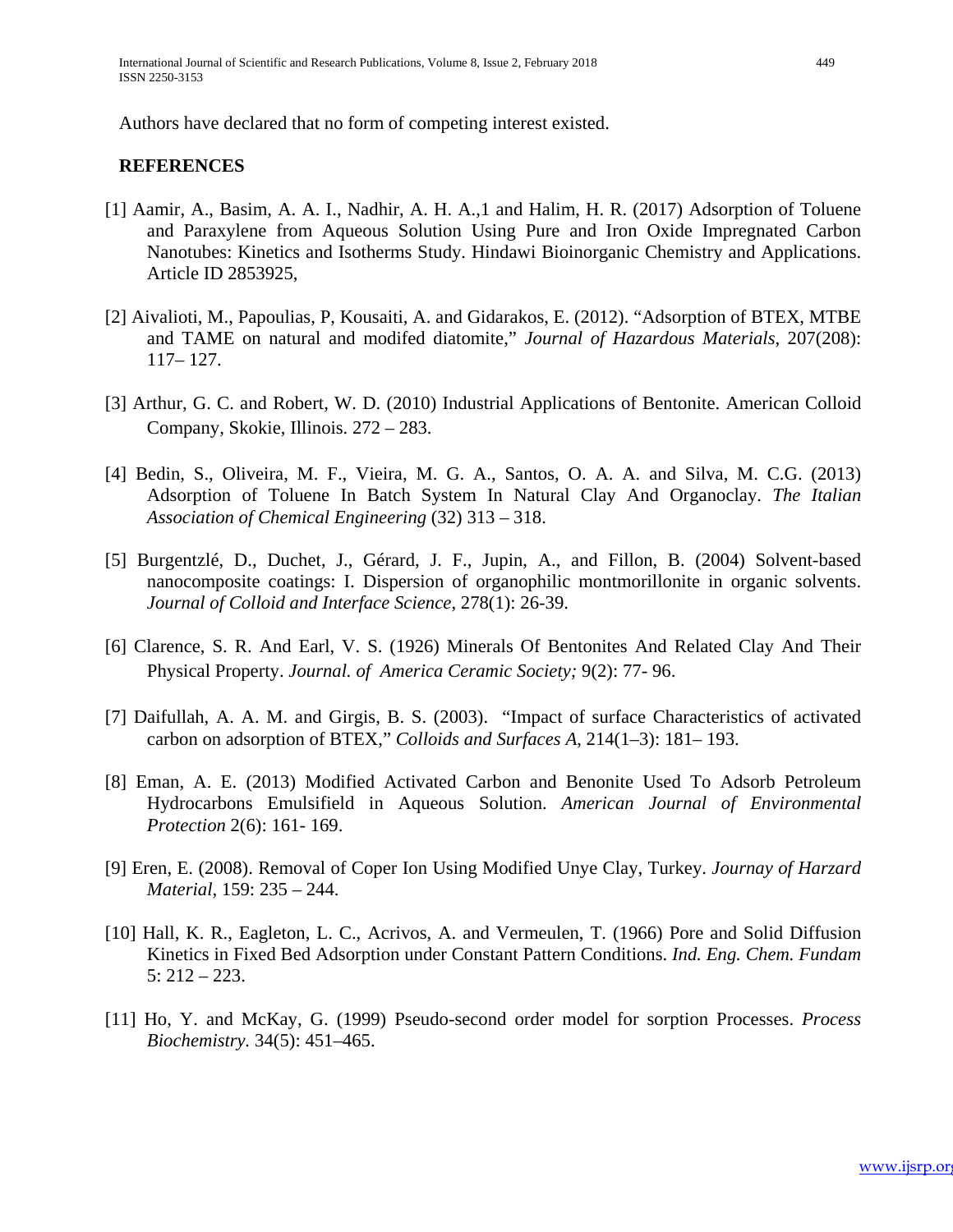- [12] Hosterman, J.W. and Patterson, S.H. (1992) Bentonite And Fuller's Earth Resources Of The United States. U.S. Geological Survey Professional Paper 1522. United States Government Printing Office, Washington D.C., USA.
- [13] Jorge, V.F.L. C., César, A.M. A., Marilda, N. C., Maurício, A. M. S., Mohand, B. And Osmar, S. B. (2012) Petrochemicals; Removal of Effluent From Petrochemical Wastewater by Adsorption Using Organoclay. Intech Publication, Shanghai, China. 278- 294.
- [14] [Kandyala,](https://www.ncbi.nlm.nih.gov/pubmed/?term=Kandyala%20R%5BAuthor%5D&cauthor=true&cauthor_uid=21180450) R., Sumanth P. C. R., And Saraswathi T. R (2010) Xylene: An Overview Of Its Health Hazards And Preventive Measures. *[Journal of Oral Maxillofac Pathol.](https://www.ncbi.nlm.nih.gov/pmc/articles/PMC2996004/)* 14(1): 1–5.
- [15] Koyuncu, H., Yildiz, N., Salgın, U., Köroğlu, F. and Çalimli, A. (2011). Adsorption of o-, mand p-nitrophenols onto organically modified bentonites. *Journal of Hazardous Materials*. 185 (2) 1332–1339.
- [16] Langmuir, I. (1918). The adsorption of gases on plane surfaces of glass, mica and platinum. *Journal of the American Chemical Society*. 40( 9): 1361–1403.
- [17] [Lemarroy,](https://www.ncbi.nlm.nih.gov/pubmed/?term=Camara-Lemarroy%20CR%5BAuthor%5D&cauthor=true&cauthor_uid=26282250) C. C.R, René R. G., Roberto M. R., And José G. G. G. (2015) Acute Toluene Intoxication–Clinical Presentation, Management And Prognosis: A Prospective Observational Study. *NCBI* 15: 19.
- [18] Lin, S. H. and Huang, C. Y. (1999). "Adsorption of BTEX from aqueous solution by macroreticular resins," *Journal of Hazardous Materials*, 70(1-2): 21–37.
- [19] Moore, D. M. and Reynolds Jr., R., C. (1997). X-Ray Diffraction and the Identification and Analysis of Clay Minerals. New York, Oxford
- [20] Nourmoradi, H., Khiadani, M. And Nikaeen, M. (2012) Multi-Component Adsorption Of Benzene, Toluene, Ethylbenzene, And Xylene From Aqueous Solutions By Montmorillonite Modified With Tetradecyl Trimethyl Ammonium Bromide. *Journal Of Chemistry*, Article Id  $589354.1 - 2.$
- [21] Obi, C. and Apemiye, M. A. (2017) Meta-Xylene Removal From Aqueous Solution Using Surfactant-Modified Bentonite: A Kinetic View. *Journal of Chemical Engineering & Process Technology* 8(1): 323 – 328.
- [22] Okiel, K., El-Sayed, M. And El-Kady, M. Y. (2011). Treatment Of Oil Water Emulsion By Adsorption Onto Activated Carbon, Bentonite And Deposited Carbon. *Egyptian Journal Of Petroleum*, 20: 9 – 15.
- [23] Paiva, L. B. and Morales, A. R. (2012) Organophilic Bentonites Based On Argentinean And Brazilian Bentonites. Part 1: Influence Of Intrinsic Properties Of Sodium Bentonites On The Final Properties Of Organophilic Bentonites *Journal of Chemical Engineering* 29(3): 1 -12.